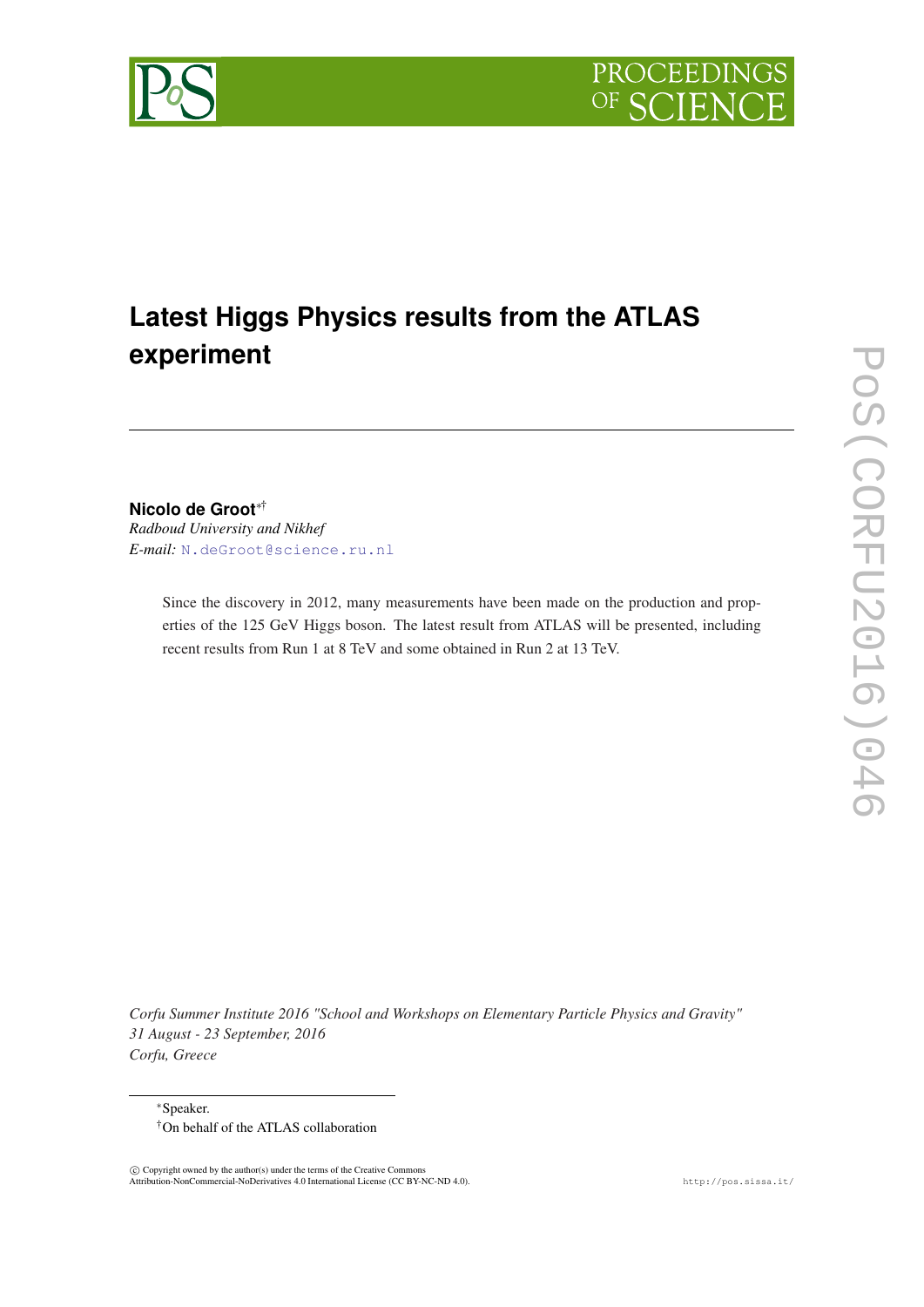# 1. Introduction

The ATLAS and CMS Collaborations at the Large Hadron Collider (LHC) announced the discovery of a particle consistent with a Higgs boson in 2012 [\[1,](#page-8-0) [2\]](#page-8-0). Since then, the collaborations have together measured the mass of the particle to be about 125 GeV [[3](#page-8-0)]. Studies of its spin and parity in bosonic decays have found it to be compatible with a  $J^P = 0^+$  state [[4](#page-8-0), [5\]](#page-8-0). Combined coupling fits of the measured Higgs boson production and decay rates within the framework of the Standard Model (SM) have found no significant deviation from the SM expectations [[6](#page-8-0)]. These results strongly suggest that the newly discovered particle is indeed a Higgs boson. In 2015 the LHC has been restarted with an increased center of mass energy of  $\sqrt{s} = 13$ TeV. The higher crosssections and increasing luminosity allow the experiments to record larger samples of Higgs bosons and study their properties in greater detail.

At the LHC, SM production of the Higgs boson is dominated by the gluon fusion process  $gg \rightarrow$ *H* (ggF), followed by the vector-boson fusion process  $qq' \rightarrow qq'H$  (VBF). Associated production with a W boson  $q\bar{q} \rightarrow WH$  (WH), a Z boson  $q\bar{q}/gg \rightarrow ZH$  (ZH) or with a pair of top quarks  $q\bar{q}/gg \rightarrow t\bar{t}H$  (ttH) have sizeable contributions as well. The WH and ZH production processes are collectively referred to as the VH process.

ATLAS [\[7\]](#page-8-0) is a general-purpose detector designed for a broad programme of particle physics measurements. An inner tracking detector, located within a 2 T axial magnetic field generated by a superconducting solenoid, is used to measure the trajectories and momenta of charged particles. The innermost layers consisting of high-granularity silicon pixel detectors instrument a pseudorapidity range  $|\eta| < 2.5$ . A new innermost silicon pixel layer, the Insertable B-Layer [[8](#page-8-0)] (IBL), was added to the detector between Run 1 and Run 2. The IBL improves the experiment's ability to identify displaced vertices and thereby significantly improves the b-tagging performance. Beyond the pixel detectors there are silicon strip detectors with coverage within  $|\eta| < 2.5$ . Outside this, covering  $|\eta| < 2.0$  additional straw tube tracking detectors are placed. These provide measurements of transition radiation that contribute to the identification of electrons. The calorimeter system consists of a number of different technologies with coverage out to  $|\eta| < 4.9$ . The liquid-argon electromagnetic calorimeter is divided into three regions: barrel and two endcaps . The hadronic calorimetry surrounds the electromagnetic calorimeters, using scintillator tiles or liquid argon as the active materials. The outermost layers of the detector are taken up by the muon spectrometer that measures the trajectories of muons bending in the field of three large air-core toroidal magnets. High precision tracking can be achieved out to  $|\eta| < 2.7$  and there are additional chambers for fast triggering within the range  $|\eta| < 2.4$ . A two-level trigger system [[9](#page-8-0)] is used to reduce the recorded data rate from 40 MHz to a level of around 1 kHz. The first level is a hardware implementation that makes use of only a subset of the total available information to make fast decisions to accept or reject an event, aiming to reduce the rate to around 100 kHz, and the second level is the software based High-Level Trigger that provides the remaining rate reduction.

## 2. Higgs decay to bosons

The Higgs boson decay into two photons  $H \to \gamma \gamma$  is a particularly attractive way to study the properties of the Higgs boson. Despite the small branching ratio, a reasonably large signal yield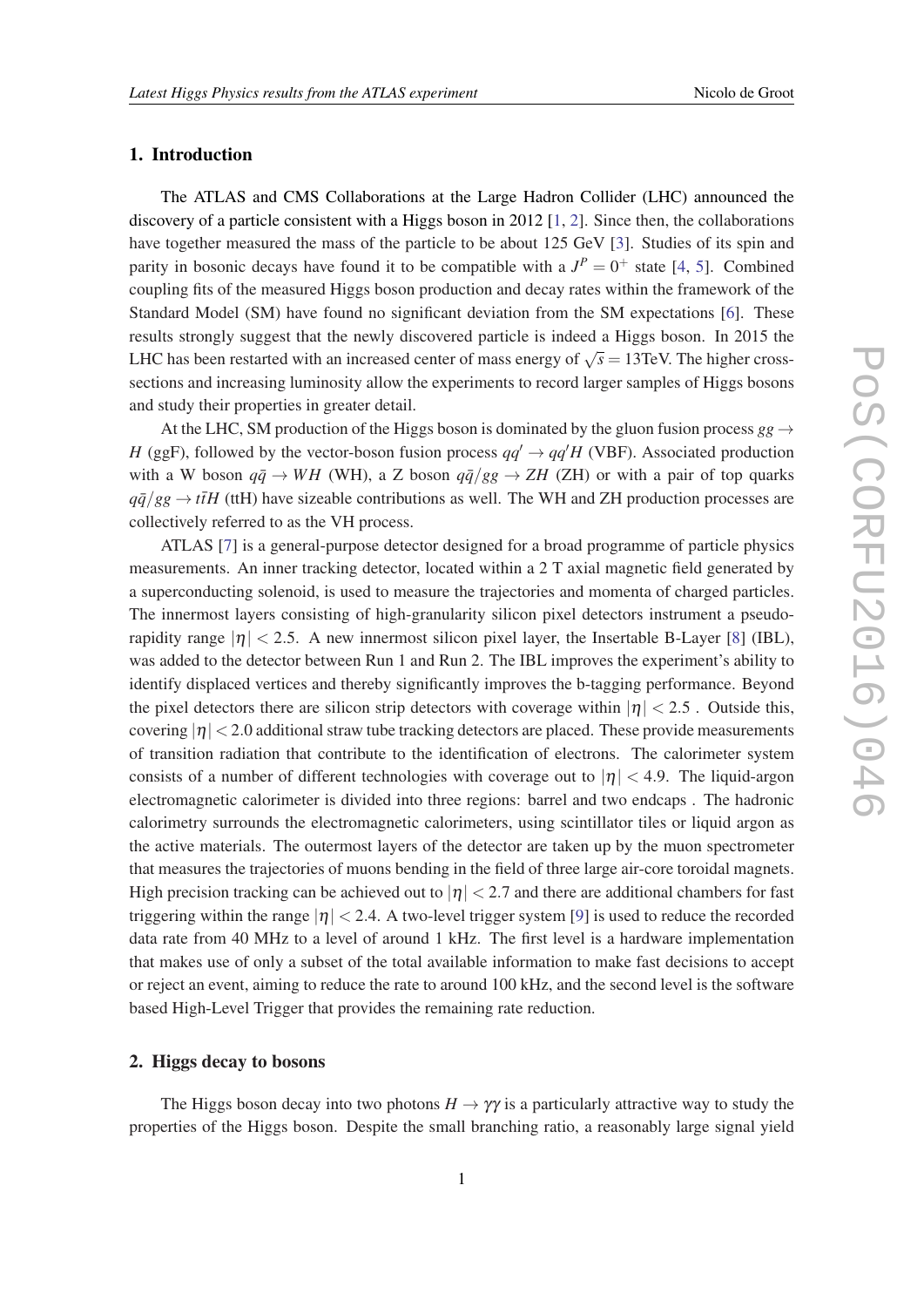can be obtained thanks to the high photon reconstruction and identification efficiency at ATLAS. Furthermore, due to the excellent photon energy resolution of the ATLAS calorimeter, the signal manifests itself as a narrow peak in the diphoton invariant mass spectrum on top of a smoothly falling background, and the Higgs boson signal yield can be measured using an appropriate fit as is shown in Figure 1. The Higgs decay into a pair of photons was one of the discovery channels of Run 1. A new Run 2 result [[10\]](#page-8-0) is presented using 13.3 fb<sup>-1</sup> of data.

The fiducial cross section is measured to be  $\sigma_{\text{fid}} = 43.2 \pm 14.9 \text{(stat.)} \pm 4.9 \text{(syst.)}$  fb for a Higgs boson of mass  $125.09 \pm 0.21$ (stat)  $\pm 0.11$ (syst) GeV, decaying to two isolated photons that have transverse momentum greater than 35% and 25% of the diphoton invariant mass and each with absolute pseudorapidity  $|\eta| < 2.37$ , excluding the region  $1.37 < |\eta| < 1.521$ . The Standard Model prediction for the same fiducial region is  $62.8^{+3.4}_{-4.4}$  fb.



Figure 1: Invariant mass of the photon pair for the vector boson fusion sample [[10\]](#page-8-0)

Differential cross-sections as a function of jet multiplicity, jet transverse momentum, the angle between the beam axis and the photons and the angular separation between the jets in the Higgs + 2 jets sample have also been measured and compared to theoretical prediction.

The other discovery channel has been the *ZZ*<sup>∗</sup> with 4 leptons in the final state. This is the cleanest decay mode with only little background from diboson production and *Z*+jets. In the new Run 2 analysis [[11\]](#page-8-0) the properties of the Higgs boson decaying to four leptons are studied using 14.8 fb−<sup>1</sup> of integrated luminosity. The results include measurements of the fiducial cross sections, the different production mode cross sections and a test of beyond the Standard Model interactions using an effective Lagrangian approach. The signal contribution is extracted from the 4-lepton invariant mass spectrum, which can be seen in Figure [2](#page-3-0).

The results for  $\gamma\gamma$  and  $ZZ^*$  are combined in [[12\]](#page-8-0). Results are derived for these two decay modes and five sets of production processes for a Higgs boson rapidity  $|y_H| < 2.5$  and for the same Higgs boson mass of 125.09 GeV. The global signal strength, defined as the ratio in the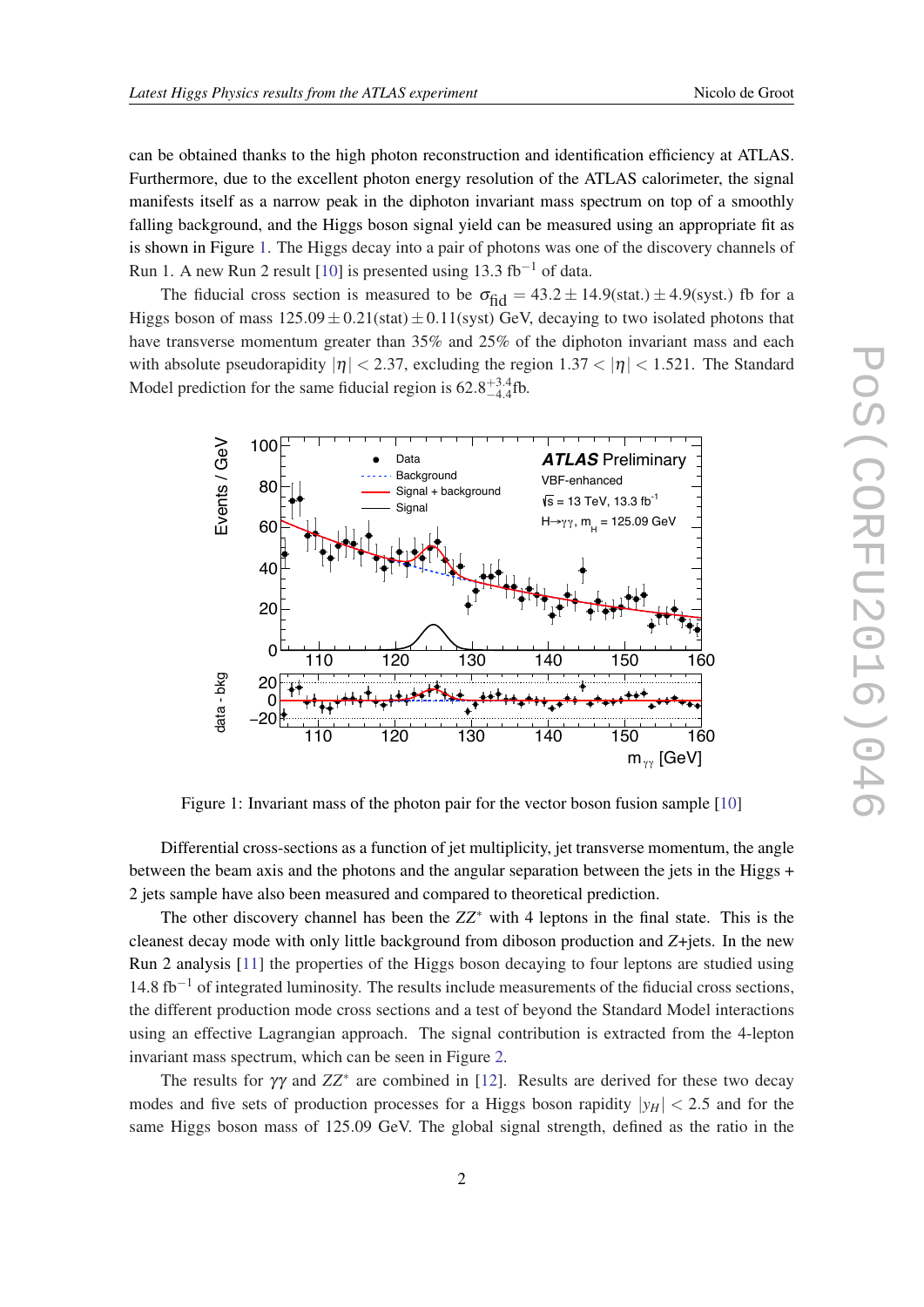<span id="page-3-0"></span>

Figure 2: The 4 lepton invariant mass spectrum [[11\]](#page-8-0)

full phase space (including  $|y_H| \ge 2.5$ ) of the observed total signal yield and the Standard Model expectation, is measured to be  $\mu = 1.13_{-0.17}^{+0.18}$ . The cross section of  $pp \rightarrow H + X$  in the full phase space is determined from fiducial cross section measurements to be  $59.0^{+9.7}_{-9.2}$ (stat.) $^{+4.4}_{-3.5}$ (syst.) pb, to be compared with the Standard Model prediction of  $55.5^{+2.4}_{-3.4}$  pb. This result is shown together with those of Run 1 compared to the theory predictions in Figure [3.](#page-4-0) No significant deviation from the Standard Model expectations is observed.

#### 3. Higgs and top quarks

A measurement of Higgs production in association with a top quark provides a direct probe of the *ttH* Yukawa coupling as opposed to the measurement of the gluon-gluon fusion production cross-section, which probes this same coupling in a top quark loop. Any significant discrepancy between the two could indicate the presence of new physics in the loop. The *ttH* production process benefits significantly from the higher beam energy in Run 2. The Standard Model cross-section for this process is a factor 4 higher than in Run 1. Several analyses using  $13.2 \text{ fb}^{-1}$  of Run 2 data are presented here.

A search for *ttH* production with the Higgs boson subsequently decaying into a pair of b quarks has been performed [\[13](#page-9-0)]. The search uses events with at least one top quark decaying to an electron or muon. Events are categorized according to the jet multiplicity and the number of jets containing a b-hadron decay, and multivariate techniques are used to discriminate between signal and background events, the latter being dominated by  $t\bar{t}$  +jets production. The categories with a high number of jets and b jets have the best signal over background ratio and are used as signal regions. For the one lepton case for instance, these are the 6 jet 4 b, 6 jet 3 b and 5 jet 3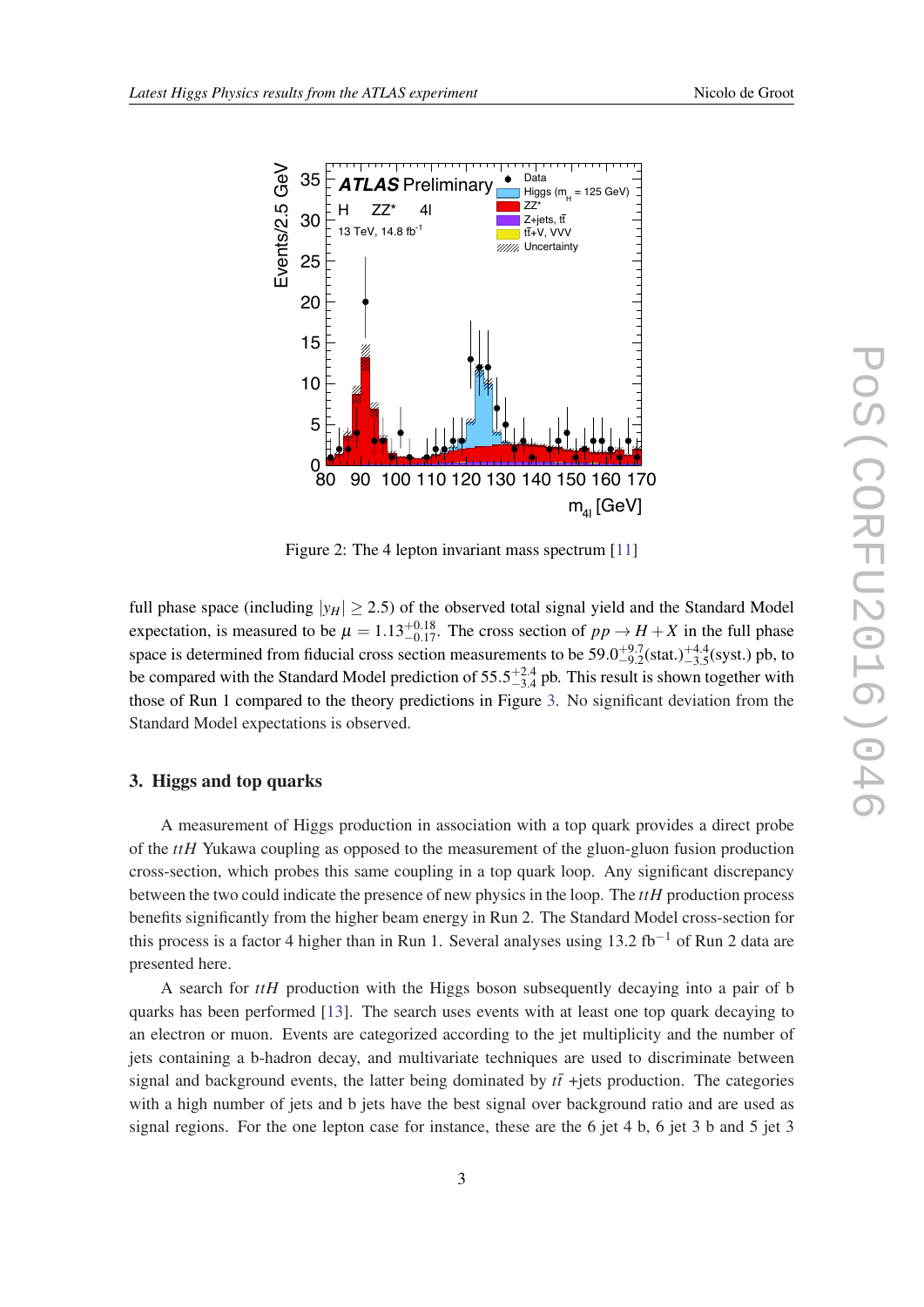<span id="page-4-0"></span>

Figure 3: The Higgs production cross-section for the  $\gamma\gamma$  and  $ZZ^*$  decay mode as a function of the center of mass energy [[12\]](#page-8-0).

b categories. The other categories are used as control regions to constrain the background. The data are consistent with either the background-only hypothesis or with the Standard Model *ttH* prediction. The ratio of the measured *ttH* signal cross-section to the Standard Model expectation is found to be  $\mu = 2.1^{+1.0}_{-0.9}$ , assuming a Higgs boson mass of 125 GeV. The dominant error for this analysis is the modeling of the  $t\bar{t}$  + heavy flavor background.

Another analysis [\[14\]](#page-9-0) is targeting final state with multiple leptons which originate predominantly from Higgs decaying into a pair of W bosons or a pair of  $\tau$  leptons. The best-fit value of the ratio of observed and Standard Model cross sections is  $\mu = 2.5 \pm 0.7$ (stat) $^{+1.1}_{-0.9}$ (syst), and an upper limit on this ratio of 4.9 (2.3 expected) is found at 95% confidence level.

The results of the two analyses are combined with the result for *ttH* with Higgs decaying into two photons from [[10\]](#page-8-0) to extract an average signal strength for *ttH* [[15\]](#page-9-0). The results are shown in Figure [4](#page-5-0). The ratio of the production cross section extracted from the data, assuming the Standard Model Higgs boson decay pattern, and the corresponding Standard Model prediction is found to be  $\mu = 1.8 \pm 0.7$ . This corresponds to an observed significance of 2.8 $\sigma$ , where 1.8 $\sigma$ would be expected for Standard Model *ttH* production. The sensitivity of this combination exceeds the Run 1 expected significance of  $1.5\sigma$ .

#### 4. VH and VBF Higgs production to b quarks

The Higgs decay to b quarks benefits from the largest branching fraction of 58%. Unfortunately the gluon-gluon fusion process is swamped by the QCD background which is many orders of magnitude larger and something is needed to tag the Higgs production and suppress the background.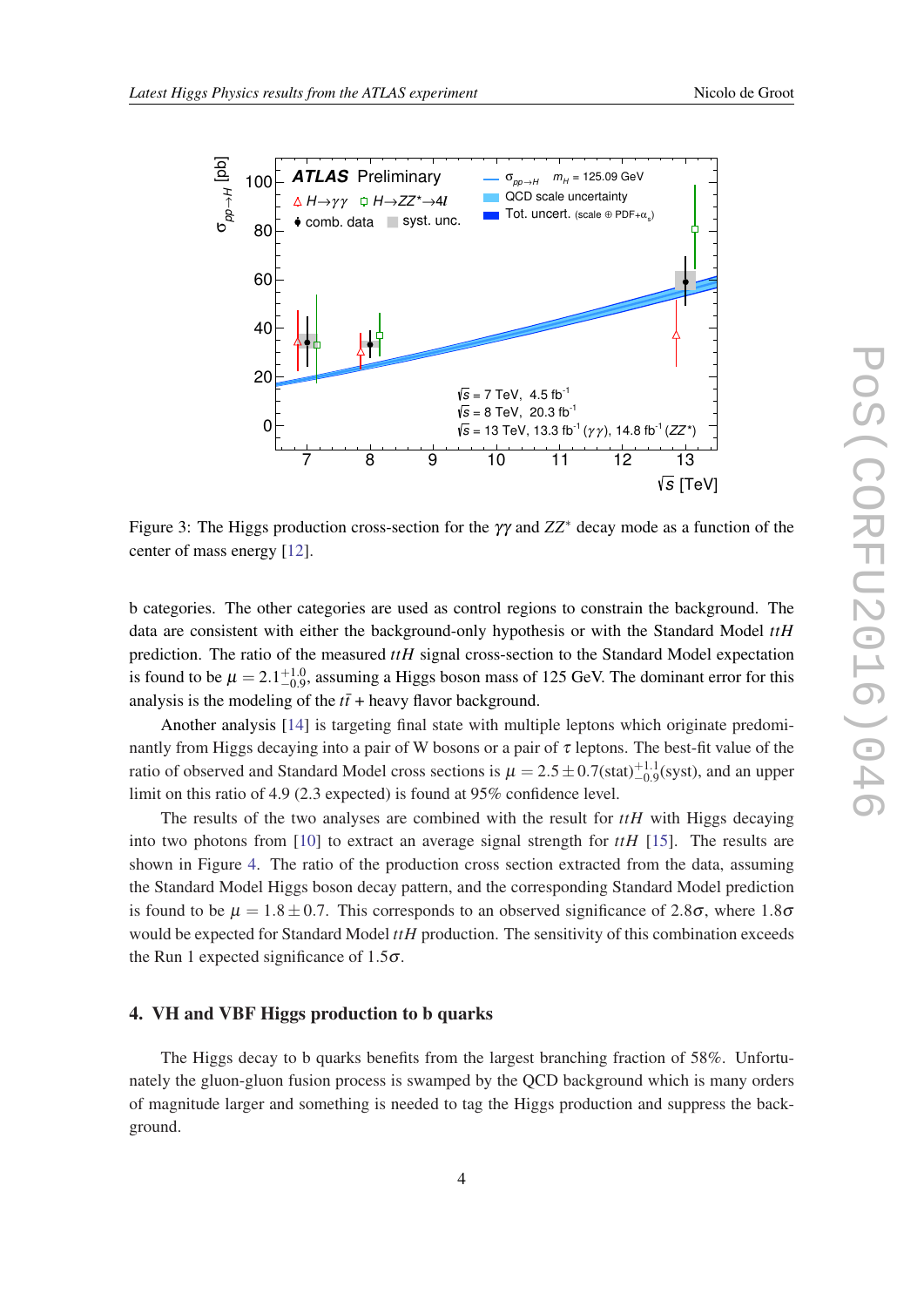<span id="page-5-0"></span>

Figure 4: Combination of the various decay modes in the ttH channel [[15\]](#page-9-0)

One possibility is to use Higgs production in association with a vector boson as in [[16](#page-9-0)], an analysis which uses 13.2 fb<sup>-1</sup> of data from Run 2. The analysis distinguishes final states with 0, 1 or 2 leptons, with the 1-lepton state coming dominantly from WH production and the 2-lepton state from ZH production. In the case of the *Z* decaying to neutrinos, the final state will have 0 leptons in combination with substantial missing energy. The analysis uses multivariate techniques to fight the backgrounds, which are dominated by top pair production and *Zbb* production. The best discrimination is obtained from the invariant mass distribution of the b jets,  $m_{bb}$  and from the angular separation of the these jets. Figure [5](#page-6-0) summarizes the results. In none of the channels we observe a clear signal.

In vector boson fusion some background suppression is found in the presence of the forward tagging jets and the rapidity gap between them. An analysis using the full Run 1 dataset [[17\]](#page-9-0) has been performed. This analysis is using boosted decision trees to fight the QCD and *Zbb* backgrounds and fits the  $m_{bb}$  spectrum to extract the signal. No signal is observed and a 95% CL limit is found of 4.4 times the Standard Model cross-section, consistent with the expected limit of 5.7 times the SM production hypothesis.

The VBF channel can be further cleaned-up by requiring an additional photon in the final state. The search in the  $b\bar{b}\gamma j j$  signature benefits from a large reduction of QCD jet background relative to the inclusive  $b\bar{b}j\bar{j}$  signature and from the presence of a high tranverse-momentum photon for triggering. Results are reported from the analysis of 12.6 fb<sup>-1</sup> Run 2 data. The observed (expected) 95% confidence level upper limit on the production cross section times branching ratio for a Higgs mass of 125 GeV is 4.0 (6.0) times the Standard Model expectation. Figure [6b](#page-6-0) shows some of the leading diagrams for both analyses.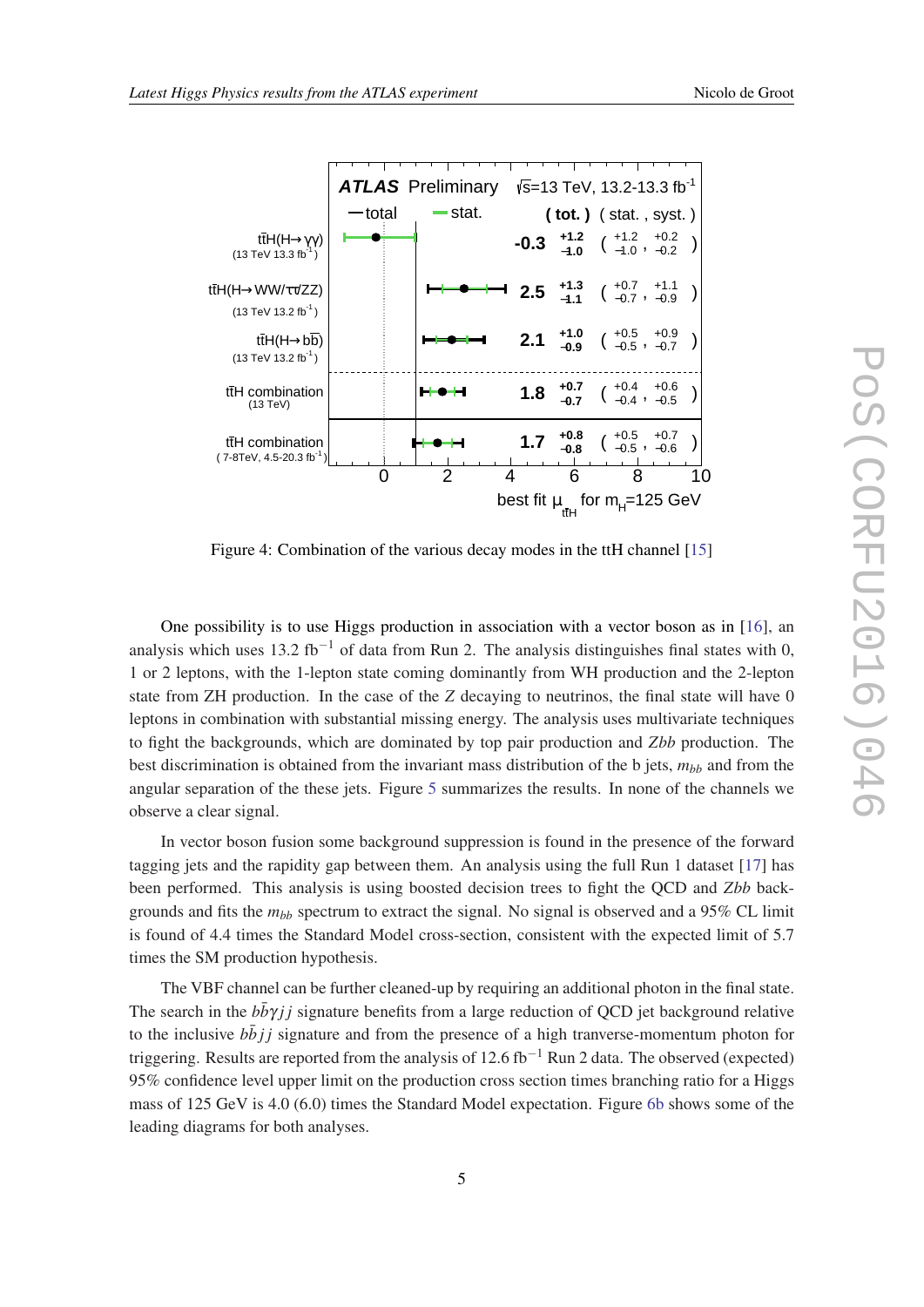<span id="page-6-0"></span>

Figure 5: Ratios of the measured cross-sections of VH production divided by the Standard Model value [[16\]](#page-9-0)



Figure 6: Diagram for the VBF process (a) and with an additional photon (b)

#### 5. Rare and forbidden decays

The decay of the Higgs boson into a pair of muons is a rare decay with a branching ratio in the Standard Model of  $2 \times 10^{-4}$ . It is interesting for a number of reasons. It would be the first probe of the Higgs boson coupling to fermions of the second generation. It would also show the Higgs mechanism at work at a mass scale which is two orders of magnitude lower than what we have measured so far. An analysis [[19\]](#page-9-0) has used 13.2 fb<sup>-1</sup> of Run 2 data to look for the signature of this decay. The dominant background is coming from *Z* decaying to a muon pair. This background is less severe in the Vector Boson Fusion Channel, which is treated separately. Figure [7](#page-7-0) is showing the invariant mass of the muon pairs for the VBF together with the projected signal. The analysis finds a measured (expected) 95% CL limit of 4.4 (5.5) times the SM value. Together with the Run 1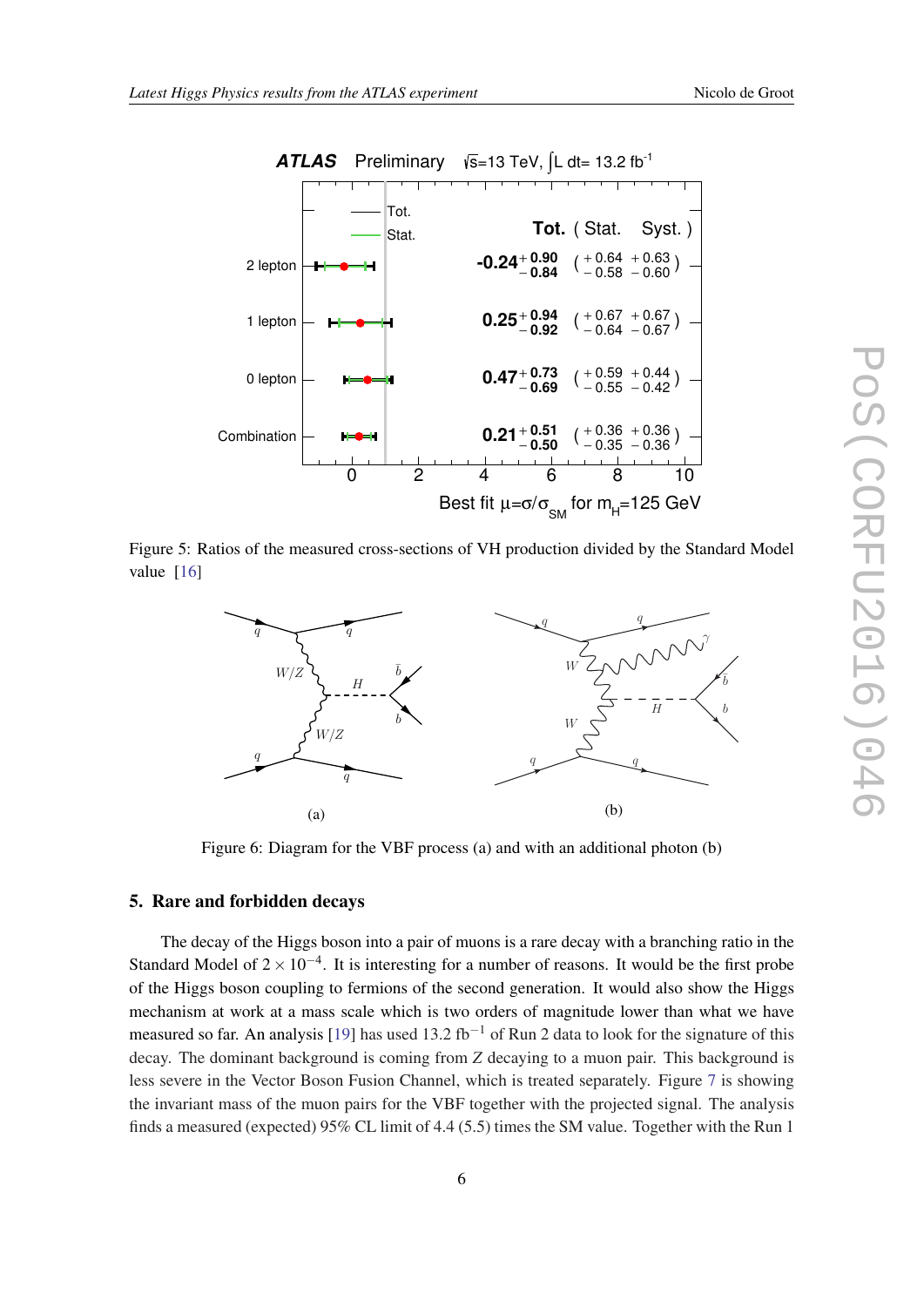<span id="page-7-0"></span>

Figure 7: The invariant  $\mu\mu$  mass for the most sensitive VBF category [\[19\]](#page-9-0)

result the limit is 3.5 (4.5) times the SM value.

ATLAS has performed a search for lepton flavor violating decays of the Higgs boson [[20\]](#page-9-0). The analysis looks for the decay of a Higgs boson in one hadronic tau and one muon or electron. The Higgs candidate mass is reconstructed using the missing mass calculator [[21\]](#page-9-0) to recover the energy of the neutrinos in the tau decay. Figure [8](#page-8-0) shows the  $MMC$  mass in the  $\mu\tau$  channel for the major backgrounds and the projected signal. No signal was observed. The analysis puts a limit on the branching ratio of the decay  $H \to e\tau$  of 1.0% and  $H \to \mu \tau$  of 1.4%.

## 6. Conclusion

The LHC has made an impressive start and the Higgs samples collected by the ATLAS experiment are already matching or exceeding those of Run 1. Several results have been presented in this paper, and we can expect many more. Next to measurements of Higgs coupling, we are also preparing studies of differential distributions and CP-violation and to use the Higgs boson as a probe for new physics. Run 2 will continue until 2018 and should deliver a Higgs sample which will be an order of magnitude larger than that of Run 1. Higgs physics will become precision Standard Model physics.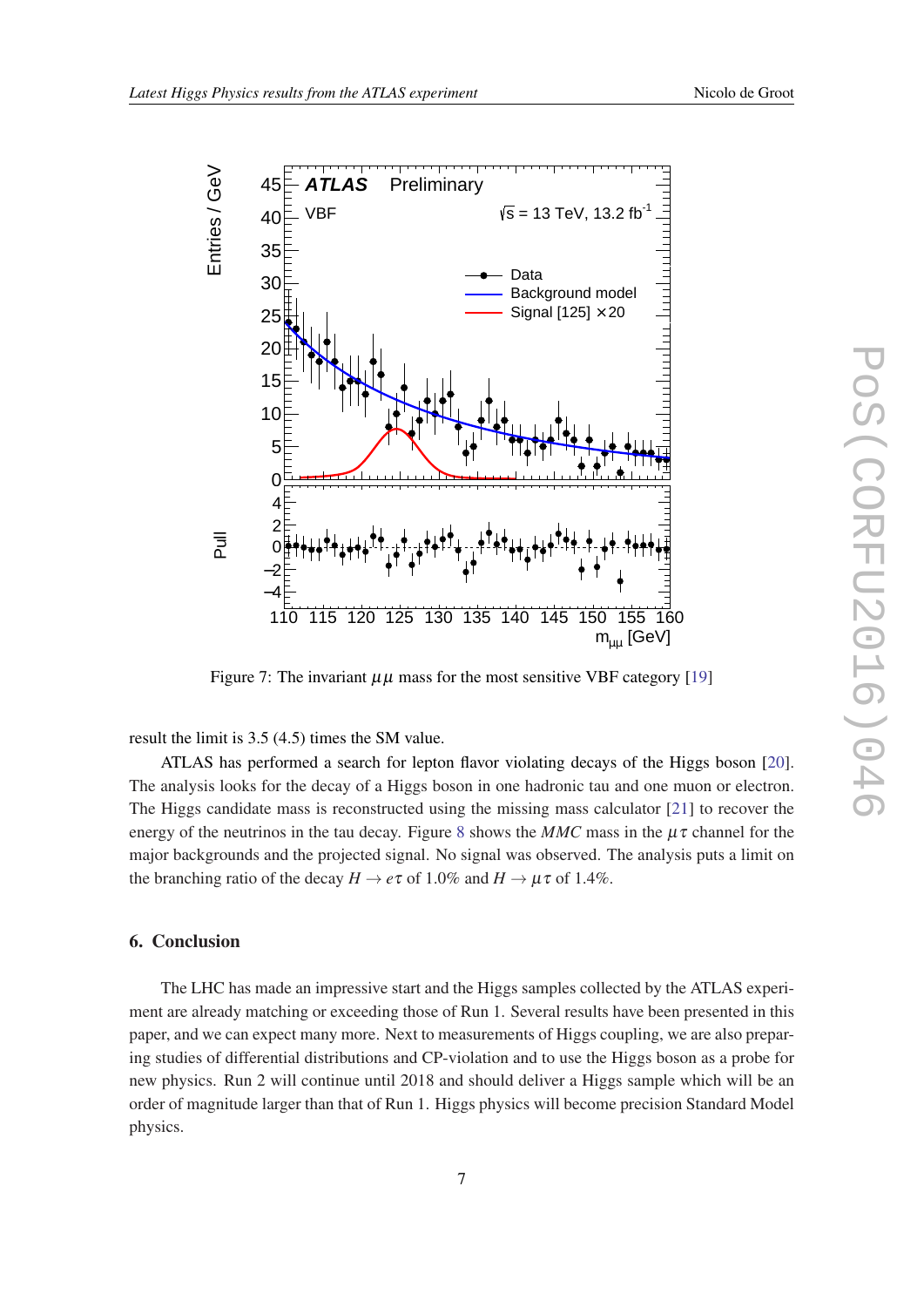<span id="page-8-0"></span>

Figure 8: The invariant  $\mu - \tau$  mass calculated from the Missing Mass Calculator for the Signal Regions [\[20](#page-9-0)]

## References

- [1] ATLAS Collaboration, Phys. Lett. B716 (2012) 1.
- [2] CMS Collaboration, Phys. Lett. B716 (2012) 30.
- [3] ATLAS and CMS Collaborations, Phys. Rev. Lett. 114 (2015) 191803
- [4] ATLAS Collaboration, Eur. Phys. J. C75 (2015) 476.
- [5] CMS Collaboration Phys. Rev. D 92 (2015) 012004
- [6] ATLAS and CMS Collaborations, JHEP 1608 (2016) 045.
- [7] ATLAS Collaboration, 2008 JINST 3 S08003.
- [8] ATLAS Collaboration, ATLAS-LHCC-2010-013 (2010), http://cdsweb.cern.ch/record/1291633
- [9] ATLAS Collaboration, ATLAS-DAQ-PUB-2016-001 (2016), http://cdsweb.cern.ch/record/2136007
- [10] ATLAS Collaboration, ATLAS-CONF-2016-067, http://cdsweb.cern.ch/record/2206210
- [11] ATLAS Collaboration, ATLAS-CONF-2016-079, http://cdsweb.cern.ch/record/2206253
- [12] ATLAS Collaboration, ATLAS-CONF-2016-081, http://cdsweb.cern.ch/record/2206272